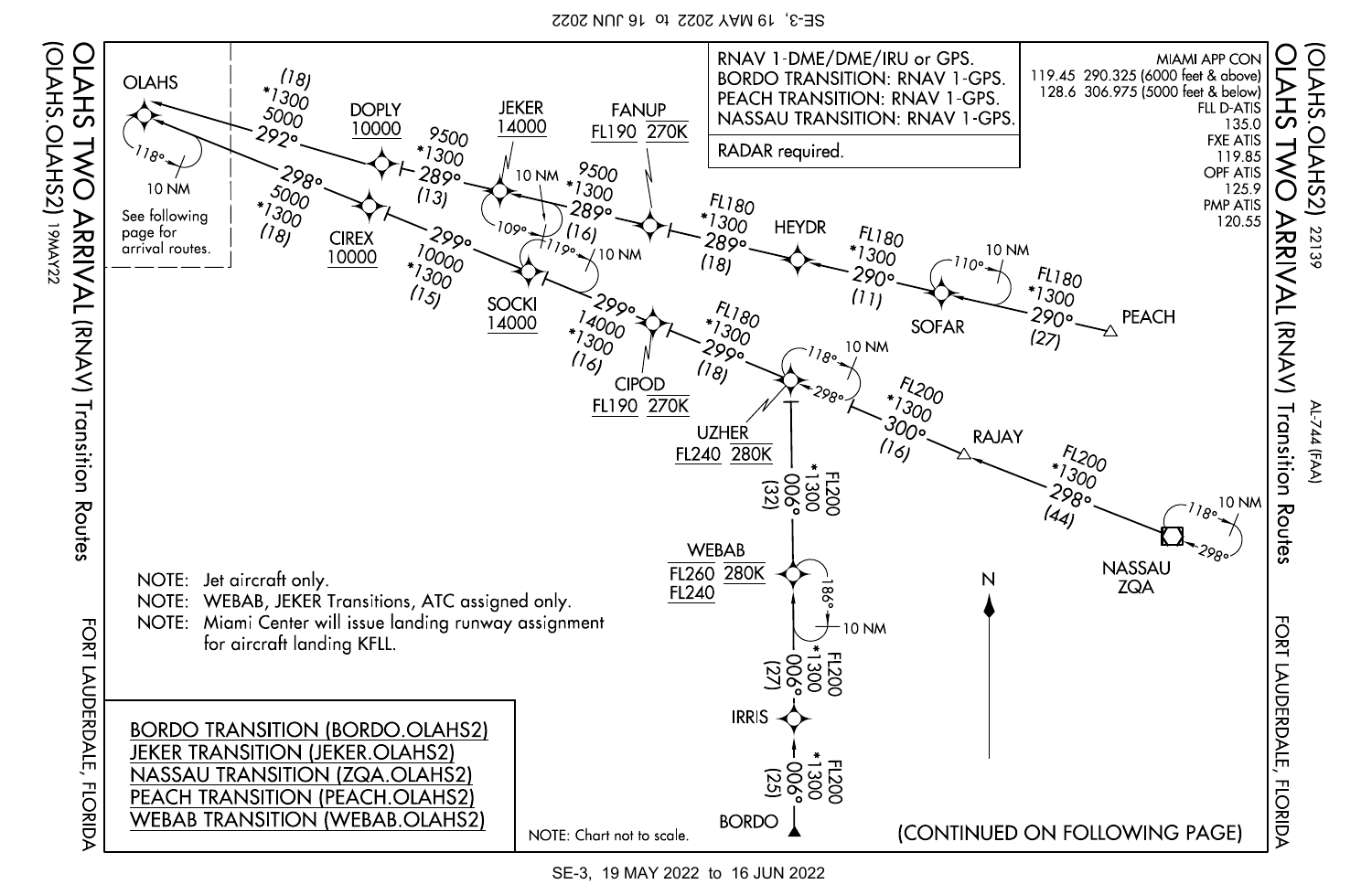SE-3, 19 MAY 2022 to 16 JUN 2022

(OLAHS.OLAHS2)

771<br>WWA



SE-3, 19 MAY 2022 to 16 JUN 2022